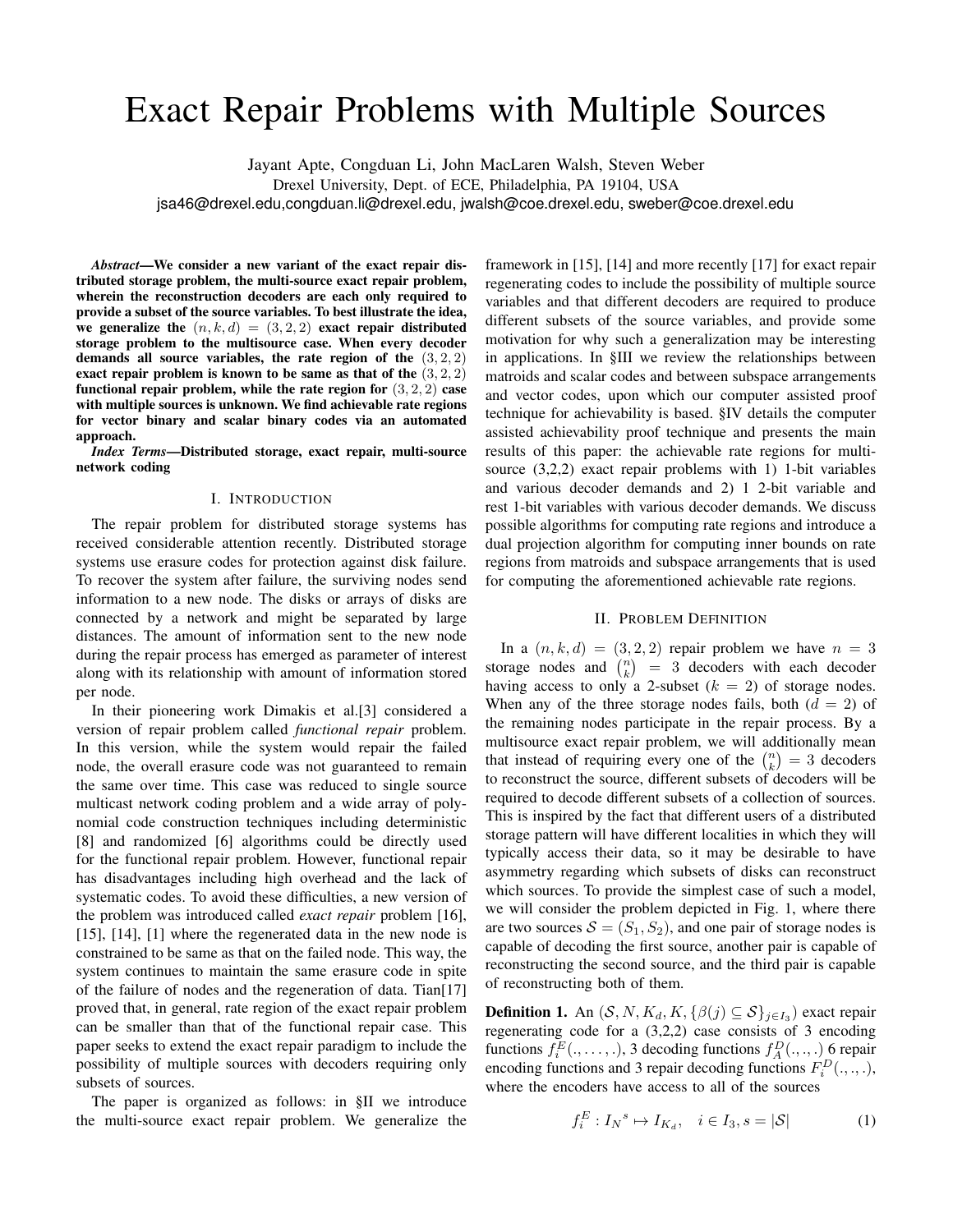

Figure 1. The 2-source  $(3,2,2)$  exact repair problem with source messages  $S = \{m_1, m_2\}$  decoder demands  $\beta(1) = \{m_1\}, \beta(2) = \{m_2\}$ and  $\beta(3) = \{m_1, m_3\}$ .  $S_1, S_2$  are the source variables,  $W_i, i \in I_3$ are storage variables and  $R_{i,j}, i \in I_3, j \in I_3$  are the repair variables. Also,  $i_1, i_2 \in I_3$ . Decoders 1,2,3 have access to storage variable sets  $A_1 = \{1, 2\}, A_1 = \{2, 3\}$  and  $A_3 = \{1, 3\}$  respectively

and the decoders

$$
f_{A_j}^D: I_{K_d}^2 \to I_N^{|\beta(j)|} \quad A_j \subset I_3, |A| = 2, j \in I_3 \tag{2}
$$

each map 2 pieces of coded information stored on a set  $A_i$ ,  $|A_i| = 2$  of nodes to the subset  $\beta(j)$  of original messages, and repair message encoders

$$
F_{i,j}^E: I_{K_d} \mapsto I_K, \quad j \in I_3 \text{ and } i \in I_3 \setminus j \tag{3}
$$

each of which maps a piece of coded information at node  $i$ to a message that will be used to reconstruct data at node  $j$ , and repair decoders

$$
F_j^D: I_K^2 \mapsto I_{K_d} \quad j \in I_3 \tag{4}
$$

each of which uses the information sent by the helper nodes to reconstruct information stored at the failed node.

The above functions must satisfy the following data reconstruction condition

$$
f_{A_i}^D \left( \prod_{j \in A_i} f_j^E(\mathcal{S}) \right) = \beta(i), \quad \beta(i) \in I_N^{|\beta(i)|}, A_i \subset I_3, j \in I_3
$$
\n(5)

and the following repair conditions

$$
F_j^D\left(\prod_{i\in I_3\setminus\{j\}}F_{i,j}^E(f_i^E(\mathcal{S}))\right)=f_j^E(S), j\in I_3.
$$
 (6)

As noted in [17], the exact repair problem reduces to multisource multicast network coding (MSNC) problem [19]. An implicit characterization of the rate region of MSNC problem in terms of the closure of the region of entropic vectors  $\overline{\Gamma_N^*}$ is provided in [19]. While characterization of  $\overline{\Gamma_N^*}$  remains an open problem, polyhedral inner and outer bounds respectively on  $\overline{\Gamma_N^*}$  can be utilized to obtain polyhedral inner and outer bounds on the rate region.

The  $(3, 2, 2)$  multisource exact repair problem under consideration in this paper is depicted in Fig. 1, where we have labeled the random variables involved with the labels in the green boxes. In particular, we have source variables  $S =$  $\{S_i | i \in I_2\}$ , encoded storage variables  $\mathcal{W} = \{W_i | i \in I_3\}$ , and repair message variables  $\mathcal{P} = \{R_{i,j} | i, j \in I_3, i \neq j\}$  as shown in Fig. 1. Since there are 11 random variables, the rate region of this network can be implicitly written in terms of  $\overline{\Gamma_{11}^*}$ . The problem structure defines following constrained regions in  $\mathcal{H}_N := \mathbb{R}^{2^{11}+1}$ , where the first  $2^{11} - 1$  coordinates are identified with different non-empty subsets of the 11 random variables in the usual way encountered when working with  $\bar{\Gamma}_{11}^*$ , and the last 2 coordinates are variables  $\alpha$  and  $\beta$ related to the storage and repair bandwidths, respectively

$$
\mathcal{L}_{1} = \{ \mathbf{h} \in \mathcal{H}_{N} : h_{S} = h_{S_{1}} + h_{S_{2}} \}
$$
\n
$$
\mathcal{L}_{2} = \{ \mathbf{h} \in \mathcal{H}_{N} : h_{W_{i}|S_{1},S_{2}} = 0, i \in I_{3} \}
$$
\n
$$
\mathcal{L}_{3} = \{ \mathbf{h} \in \mathcal{H}_{N} : h_{W_{j}|R_{k,j},R_{\ell,j}} = 0, \{k,j,\ell\} = I_{3} \}
$$
\n
$$
\mathcal{L}_{4} = \{ \mathbf{h} \in \mathcal{H}_{N} : h_{W_{i}} \leq \alpha, i \in I_{3} \}
$$
\n
$$
\mathcal{L}_{5} = \{ \mathbf{h} \in \mathcal{H}_{N} : h_{R_{i,j}} \leq \beta, i, j \in I_{3} \}
$$
\n
$$
\mathcal{L}_{6} = \{ \mathbf{h} \in \mathcal{H}_{N} : h_{\beta(i)|W_{A_{i}}} = 0 \}
$$
\n
$$
\mathcal{L}_{*} = \bigcap_{i \in \{1,2,3,4,5,6\}} \mathcal{L}_{i}
$$
\n(7)

A minor extension of [19] shows that given a polyhedral inner(outer) bound  $\Gamma_{11}^{poly}$  on  $\overline{\Gamma_{11}^*}$  one can compute a polyhedral inner(outer) bound on the rate region as:

$$
\mathcal{R}^{in} = Ex(proj_{S_1, S_2, \alpha, \beta}(\Gamma_{11}^{poly} \cap \mathcal{L}_*))
$$
 (8)

where  $Ex(\mathcal{B}) = \{ \mathbf{x} \in \mathbb{R}^4 : \mathbf{h} = \mathbf{x} \geq \mathbf{x}' \text{ for some } \mathbf{x}' \in \mathcal{B} \}$ and  $proj_{S_1, S_2, \alpha, \beta}(\mathcal{G}) = \{ (h'_{S_1}, h'_{S_2}, \alpha', \beta')^T \in \mathbb{R}^4 : \exists h' \in$ G with  $h_{S_1} = h'_{S_1}, h_{S_2} = h'_{S_2}, \alpha = \alpha'$  and  $\beta = \beta'$ .

## III. CODES AND THEIR ABSTRACT COUNTERPARTS

In this section we review the relationships between matroids and scalar codes and between subspace arrangements and vector codes. We use these relationships to get inner bounds on  $\overline{\Gamma_{11}^*}$  that will be used in the next section to compute achievable inner bounds on the rate region of the network.

# *A. Inner bounds on* Γ ∗ <sup>N</sup> *from matroids*

**Definition 2.** A *matroid* [13] on a ground set S of size  $|S|$  = N can be defined via its *rank function*, which is a function  $r: 2^S \to \{0, \ldots, N\}$  obeying for all  $A, B \subseteq S$ :

- 1) Cardinality:  $r(A) \leq |A|$ ;
- 2) Submodularity:  $r(A \cup B) + r(A \cap B) \le r(A) + r(B)$ .
- 3) Monotonicity: if  $A \subseteq B \subseteq S$  then  $r(A) \le r(B)$ .

Given a matroid rank function, we can stack ranks of different nonempty subsets into a vector  $\mathbf{r} \in \mathbb{R}^{2^{|S|}-1}$ . We denote the conic hull of all vectors obtained from ground set size N matroids as  $\Gamma_N^{\text{mat}}$ . Representable matroids are the class of matroids whose rank functions are in fact ranks of subsets of columns of a matrix. In particular, a matroid  $M$  with ground set S of size  $|S| = N$  and rank  $r(S) = k$  is representable over the finite field  $\mathbb{F}_q$  of size q if there exists a matrix  $\mathbf{A} \in \mathbb{F}_q^{k \times N}$ such that  $\forall B \subseteq S$   $r(B) = \text{rank}(\mathbf{A}_{:,B})$ , the matrix rank of the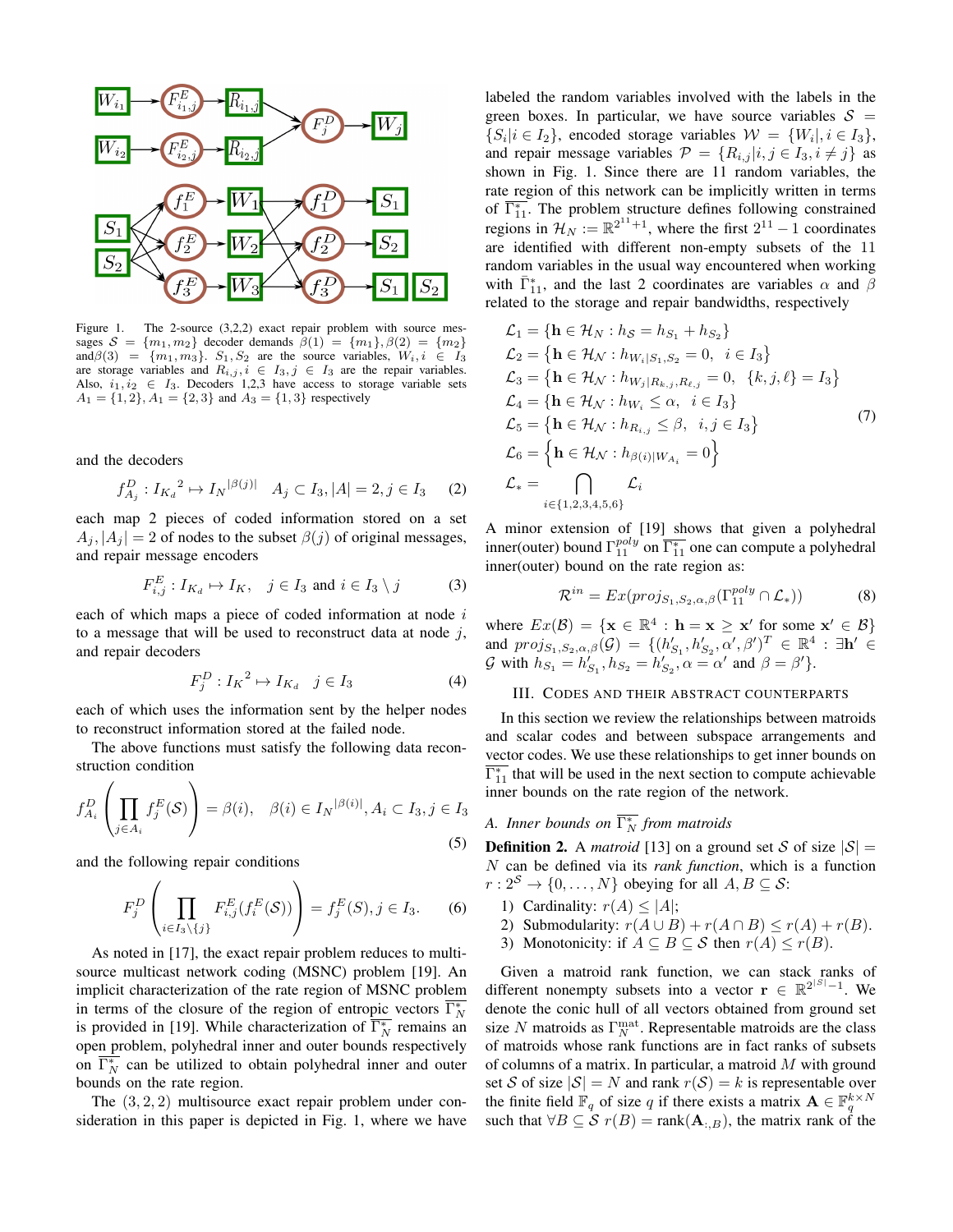columns of **A** indexed by *B*. Denote by  $\Gamma_N^q$  the conic hull of rank vectors obtained from matroids representable over  $\mathbb{F}_q$ . As reviewed in detail in [9],  $\Gamma_N^q \subset \overline{\Gamma_N^*}$ . For this work, we will focus on binary matroids, i.e. matroids representable over  $\mathbb{F}_2$ , which have the following forbidden minor characterization due to Tutte.

# **Theorem 3.** [13](Tutte) A matroid is representable over  $\mathbb{F}_2$  if and only if it has no  $U_{2,4}$  minor.

Denote by  $\Gamma_N^{bin}$  the conic hull of rank vectors obtained from matroids representable over  $\mathbb{F}_2$ . Partially owing to the large amount of symmetry, and partially to simple combinatorial explosion, the number of matroids grows rapidly with size of ground set. One can remove a part of the explosion due to the symmetries by working with lists of *non-isomorphic* matroid rank functions, which have long been available for  $N \leq 8$  and have recently become available for  $N = 9$  [11] and partially (i.e. only the matroids of specific ranks) for  $N = 10$  [10]. It is possible to adapt the work in [11] and [10] to directly list only nonisomorphic binary matroids. Using this adaptation, the authors have listed all non-isomophic binary matroids upto the ground set size  $N = 12$  and some of the ranks for ground set size  $N = 13$ . The problem of counting the number of binary, ternary and in general  $\mathbb{F}_q$ -representable matroids was studied by Wild [18] who counted the number of orbits of the set of all  $r \times n$  matrix representations over  $\mathbb{F}_q$  under action of group that produces isomorphic representations using Burnside lemma, but did not provide a method for listing the nonisomorphic matroids that were counted. Sizes of lists of binary matroids obtained via authors' adaptation of [11] and [10] to the exclusively binary case agree with Wild's counting results. Unfortunately, the representable matroidal inner bounds  $\Gamma_N^q$ are poor inner bounds to  $\overline{\Gamma}_N^*$ . This is because for  $N \geq 4$ the majority of extreme rays of  $\Gamma_N$  are integral polymatroids (meaning that they obey all of the requirements of matroids except cardinality) but not matroids. Hence, far superior inner bounds are obtained by projecting representable matroids to get linear polymatroids, also known as subspace dimensions, as we describe presently.

# *B.* Inner bounds on  $\overline{\Gamma_N^*}$  from subspaces

Consider a collection of N vector subspaces  $V =$  $(V_1, \ldots, V_N)$  of a finite dimensional vector space, and define the set function  $d: 2^{\mathcal{V}} \to \mathbb{N}_+$ , where  $d(A) = \dim \left( \sum_{i \in A} V_i \right)$ for each  $A \subseteq [N]$  is the dimension of the vector space generated by the sum of subspaces indexed by A. For any collection of subspaces  $V$ , the function d is integer valued, and obeys monotonicity and submodularity. Additionally, for every subspace dimension function d, we can stack the dimension d of different non-empty subsets of subspaces into a vector  $\mathbf{d} \in \mathbb{R}^{2^N-1}$ . Denote the conic hull of all such vectors d obtained from arrangements of  $N$  finite dimensional subspaces by  $\Gamma_N^{\text{space}}$ . It is known that  $\Gamma_N^{\text{space}}$  forms an inner bound on  $\overline{\Gamma_N^*[5]}$ .

Integrality, monotonicity, and submodularity are necessary but insufficient for for a given set function  $d: 2^{\mathcal{V}} \to \mathbb{N}_+$  to be dimension function of subspace arrangements. That is, there exist additional inequalities that are necessary to describe the conic hull of all possible subspace dimension set functions. As discussed in [5], Ingleton's inequality [7] together with the Shannon outer bound  $\Gamma_4$ , completely characterizes  $\Gamma_4^{\text{space}}$ .

Although, for  $N > 5$ ,  $\Gamma_N^{space}$  is not known, we can form strict inner bounds to  $\Gamma_N^{\text{spac}}$  by projecting representable matroids on a larger groundset. We shall denote inner bounds created this way as  $\Gamma_{N,k}^{\text{Cspace}}$ . Consider a representable matroid M with groundset  $E(M)$  with cardinality  $|E(M)| = k$  and rank function  $r$ . We can obtain dimension function  $d$  of subspace arrangements of  $t \leq k$  subspaces from r as follows:

- For a given  $t \leq k$  define a t-partition of  $E(M)$  and denote it as  $P$ . Let  $A$  be the set indexing the different sets in the partition  $P$
- With each  $P \in \mathcal{P}$  associate a subspace  $V_P$  spanned by the associated vectors in the representable matroid index by the ground set elements P.
- Now define the dimension function of subspace arrangement to be  $d(B) = r(\cup_{i \in B} P_i)$  for each  $B \subseteq A$ .

It is easy to see that dimension vector d of subspace arrangement created in such a way is a linear projection of rank vector r of the original representable matroid. Similarly, it is easy to see that given any collection of subspaces, one can create a matrix by stacking together their bases, and this is by construction a representation for a representable matroid which when projected gives the proscribed subspace dimensions. From this logic it is evident that  $\Gamma_N^{space} = \bigcup_{k=1}^{\infty} \Gamma_{N,k}^{Cspace}$ .

From previous subsection, we know that lists of nonisomorphic representable matroids of size  $k$  are available for field size  $q = 2$ . We denote the conic hull of the set of dimension vectors of subspace arrangements obtained by projecting binary representable matroids by  $\Gamma_{N,k,2}^{Cspace}$ .

# *C. Matroids, subspace arrangements and network codes for multisource exact repair problem*

An important feature of inner bounds on  $\overline{\Gamma_N^*}$  obtained from representable matroids and subspace arrangements is that they not only provide us with an inner bound on the rate region but also a linear code for every extreme point in the inner bound. Relationship between network codes and corresponding achievable points in  $\mathcal{R}_{in}$  can be specified via a network to  $\mathbb{F}_q$  matroid mapping. Let V be the set of all random variables in Fig. 1 and  $E(M)$  be the ground set of a matroid M such that  $|S| \ge 11$ . Consider a mapping  $f: V \mapsto 2^{E(M)} \setminus \phi$ such that  $f(S_1), f(S_2), f(W_i), i \in I_3$  and  $f(R_{i,j}, i, j \in I_3)$ form a partition of the set  $E(M)$  and it satisfies:

- $f$  is one-to-one
- $r(f(S_1) \cup f(S_2)) = r(f(S_1)) + r(f(S_2))C_1$
- $r(f(S_1) \cup f(S_2) \cup f(W_i)) = r(f(S_1) \cup f(S_2) \cup E_2)$
- $r(\cup_{j\in A_i} r(f(W_j)))$  =  $r(\{f(W_j,j) \in A_i\} \cup$  $\{\cup_{j\in\beta(i)}W_j,\}\},\forall i\in I_3\;(\mathcal{L}_3)$

The matrix representation of the matroid M is a valid *basic solution* for the problem. If  $E(M) = 11$ , it is called the *basic scalar network code* for the problem. Otherwise, if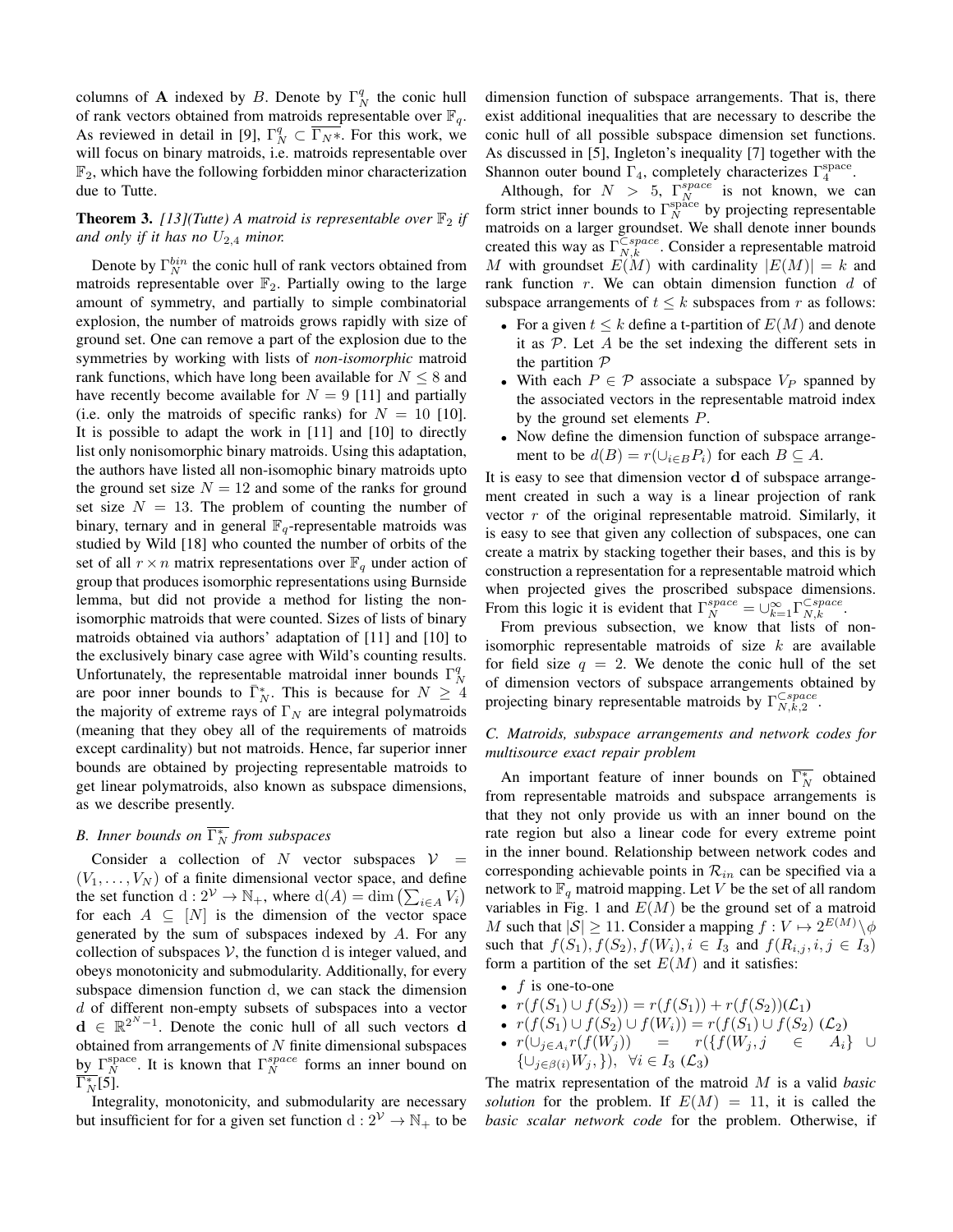$|E(M)| > 11$ , it is called *basic vector network code* which also corresponds to a subspace-arrangement containing 11 subspaces. An arbitrary rational point in the rate region can be obtained via time sharing together with associated basic scalar or vector network codes according to a construction detailed in [9]. We summarize this fact and the results in the previous sections as the following lemma:

**Lemma 4.**  $\mathcal{R}_{in}$  obtained from  $\Gamma_N^q$  and  $\Gamma_{N,k,q}^{\subset space}$  is achievable

# IV. COMPUTER ASSISTED ACHIEVABILITY PROOF

Having established the achievability of rate regions obtained from  $\Gamma_N^q$  and  $\Gamma_{N,k,q}^{\text{Cspace}}$ , we turn our attention to actually computing  $\mathcal{R}_{in}$  via polyhedral computation techniques. Note that there are two ways of representing every polyhedron: either as intersection of finite number of half-spaces(Hrepresentation) or as conic hull of finite number of extreme rays(V-representation). The following table gives algorithms used to obtain representations of polyhedra that are then used to compute  $\mathcal{R}_{in}$ : e.g. from non-isomorphic rank vectors available from matroid enumeration (more precisely, matroid *listing*) mentioned in subsection III-A one can obtain the extreme ray representtion of  $\Gamma_N^q$  by first forming the matroid isomorphs under all permutations of ground set and then performing redundancy removal(i.e. remove all rays that can be represented as conic combination of others). When dealing with the matroidal inner bounds, the matroids that are connected are extremal, and hence the redundancy removal can be replaced with a connectedness check [2]. The extreme ray representation of  $\Gamma_{N,k,q}^{\text{Cspace}}$  can be obtained via linear projection of extreme rays of  $\Gamma_k^{\dot{q}^n q}$  followed by redundancy removal to form the conic hull. In general, given the extreme ray representation of  $\Gamma_N^{poly}$  (an arbitrary polyhedral inner bound on  $\overline{\Gamma_N^*}$ ), computation of extreme ray representation of  $\Gamma_N^{poly} \cap \mathcal{L}_i$  for any  $i \in I_6$  can be interpreted as single iteration Double Description method of representation conversion[9], [4], [12] of polyhedra. Further, computing  $V_R = \Gamma_N^{poly} \cap \mathcal{L}_i, i \in \{1, 2, 3, 6\}$  can be done in  $\mathcal{O}(n)$  where *n* is number of extreme rays of  $\Gamma_N^{poly}$  with the resultant intersection having  $\mathcal{O}(n)$  extreme rays[9]. On the other hand, computing extreme rays of  $\Gamma_N^{poly} \cap \mathcal{L}_i, i \in \{4, 5\}$ amounts to general double description iteration and is computationally burdensome. Hence, we first compute the extreme rays  $V_R$  as shown above and then use a dual projection approach as described in next subsection to avoid costly iterations of double description method corresponding to  $\mathcal{L}_4$ and  $\mathcal{L}_5$ .

## *A. Use of duality for projection*

Let's consider the pointed polyhedral cone given by a subspace inner bound to the region of entropic vectors obeying all network constraints except those involving  $\alpha$  and  $\beta$ . For instance, consider

$$
\mathcal{V}_R = \Gamma_{11,12,2}^{\text{Cspace}} \cap \mathcal{L}_{1236} \tag{9}
$$

whose extreme ray representation can be calculated with the methods described in the previous section. The rate region we wish to calculate can be expressed as

Γ

$$
\mathcal{R}_{in} = Ex(proj_{S_1, S_2, \alpha, \beta}(proj_{S, \mathcal{W}, \mathcal{P}, \alpha, \beta}(\Gamma_{11}^{poly} \cap \mathcal{L}_{123456}))
$$
\n(10)

Since

$$
\Gamma_{11,12,2}^{Cspace} \cap \mathcal{L}_{123456} = \mathcal{V}_R \cap \mathcal{L}_{45} \tag{11}
$$

we can write

$$
\mathcal{R}_{in} = Ex(proj_{S_1, S_2, \alpha, \beta}(\mathcal{V}_R \cap \mathcal{L}_{45})) \tag{12}
$$

the intersection  $V_R \cap L_{45}$  is an intersection of a cone for which the extreme ray representation is easily calculated, and a series of linear inequalities. One way to compute this intersection is to perform representation conversion on  $\mathcal{V}_R$  to obtain  $\mathcal{H}_R$ , the halfspace representation of same polyhedral set, then add the inequalities to the list. However this representation conversion of  $\mathcal{V}_R$  can be time consuming, even for polyhedra in  $\mathbb{R}^{11}$ , and hence it is preferable to provide a direct method calculating the tradeoff between the entropies and  $\alpha$  and  $\beta$ .

In order to create this method, let  $R = \{r_1, \ldots, r_m\}$  be the extreme ray representation of  $\mathcal{V}_R$ , and define the polyhedron

$$
\mathcal{C} = \left\{ (h_{S_1}, h_{S_2}, \alpha, \beta, \lambda) \middle| \begin{array}{l} \sum_{i=1}^{m} \lambda_i r_{S_j} = h_{S_j}, \ \forall j \in I_2 \\ \sum_{j=1}^{m} \lambda_i r_{W_j} \leq \alpha, \forall j \in I_3 \\ \sum_{i=1}^{m} \lambda_i r_{R_{j,k}} \leq \beta \forall j, k \in I_3 \\ \lambda \geq 0 \end{array} \right\}
$$
 (13)

When written this way,  $C$  is defined in terms of an inequality representation, and the rate region can be calculated through the projection

$$
\mathcal{R}_{in} = \text{proj}_{h_{S_1}, h_{S_2}, \alpha, \beta}(\mathcal{C}) \tag{14}
$$

When expressed this way, one can use any one of a number of methods for polyhedral projection for polyhedra expressed in their inequality representation to calculate the rate region.

#### *B. Results*

Having developed the necessary inner bounds and algorithmic tools, we now pass to calculating inner bounds for the  $(3, 2, 2)$  multiple source exact repair problem discussed in §II. First we consider the inner bound formed from combinations of basic scalar network codes.

Theorem 5. *The inner bound on the rate region obtained from*  $\Gamma_{11}^2$  for 2-source (3,2,2) exact repair problem is:

$$
\mathcal{R}_{in} = \begin{Bmatrix}\n & h_{S_1} \ge 0 \\
& h_{S_2} \ge 0 \\
& \alpha, \beta, h_{S_1}, h_{S_2}\n\end{Bmatrix}\n\begin{Bmatrix}\n & h_{S_1} \ge 0 \\
& h_{S_2} \ge 0 \\
& 3\alpha - h_{S_1} - 2h_{S_2} \ge 0 \\
& \alpha + \beta - h_{S_1} - h_{S_2} \ge 0 \\
& 3\beta - h_{S_1} - h_{S_2} \ge 0\n\end{Bmatrix} (15)
$$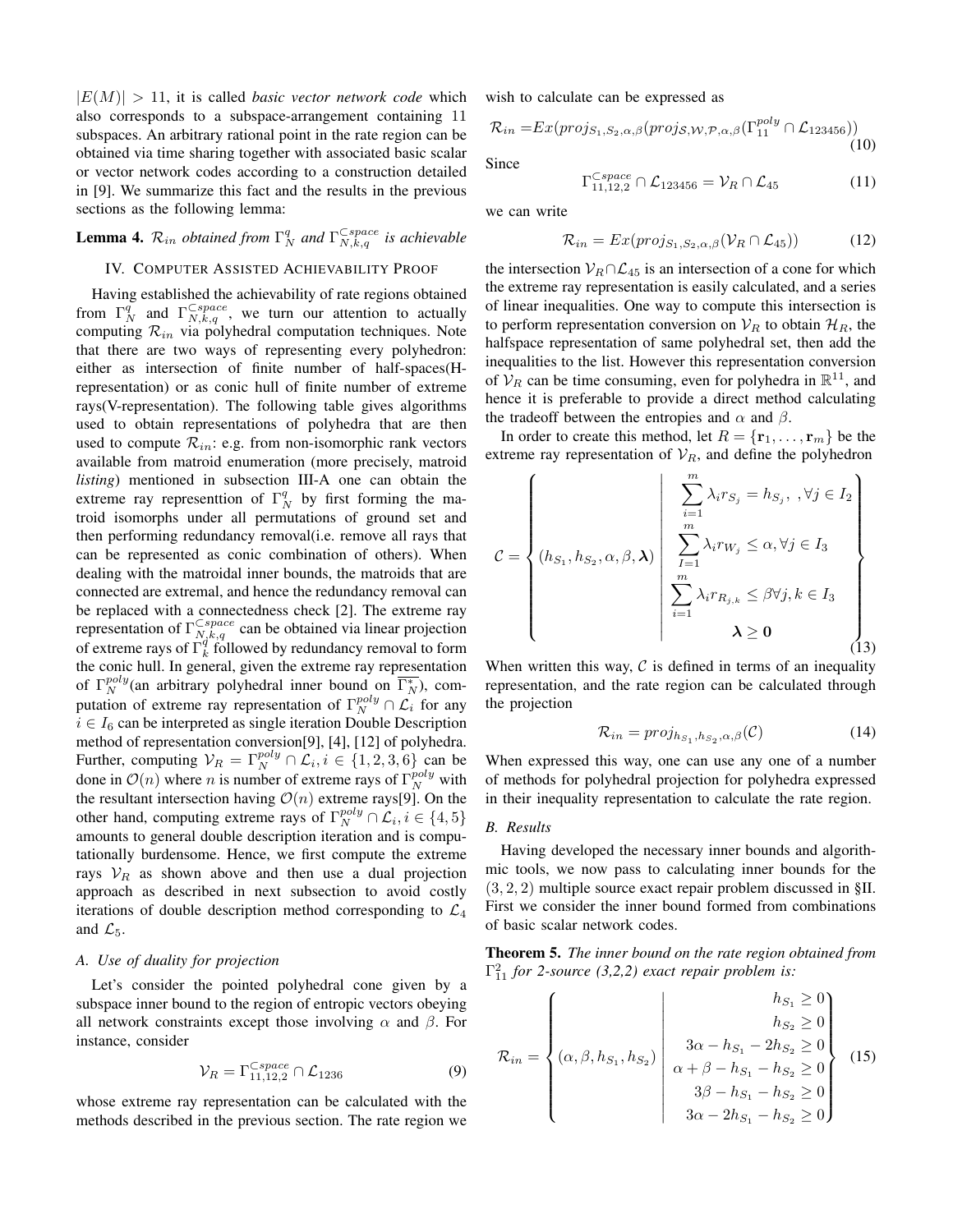| Polyhedron                                                                                         |                                                                                                |                                                                            |
|----------------------------------------------------------------------------------------------------|------------------------------------------------------------------------------------------------|----------------------------------------------------------------------------|
| (Representation)                                                                                   | Input                                                                                          | Algorithm                                                                  |
| $\overline{\Gamma_N^q}$ ( <i>V</i> -rep)                                                           | List of<br>non-                                                                                | Permute rank vectors to create isomorphisms and then conic hull            |
|                                                                                                    | isomorphic<br>$\mathbb{F}_q$ -                                                                 |                                                                            |
|                                                                                                    | representable                                                                                  |                                                                            |
|                                                                                                    | matroids                                                                                       |                                                                            |
| $\Gamma_{N,k,q}^{\text{Cspace}}(V$ -rep)                                                           | $\Gamma_N^q(V$ -rep)                                                                           | Linear projection (by simply deleting unwanted co-ordinates and redundancy |
|                                                                                                    |                                                                                                | removal)                                                                   |
|                                                                                                    |                                                                                                | Iterations of double description method of representation conversion (As   |
| $V_R = \Gamma_N^q \cap \mathcal{L}_{1236}$<br>or $\Gamma_{N,k,q}^{Cspace} \cap \mathcal{L}_{1236}$ | $\frac{\Gamma_N^q (V\text{-rep}) \text{ or } }{\Gamma_{N,k,q}^{\text{C}space} (V\text{-rep})}$ | noted in $[9]$ )                                                           |
| $(V$ -rep)                                                                                         |                                                                                                |                                                                            |
| $\mathcal{R}_{in}(H$ -rep)                                                                         | $V_R$ (V-rep)                                                                                  | Dual projection approach: Subsection IV-A                                  |

Figure 2. (column 1)Various polyhedra one has to compute during computer assisted achievability proof and their representations that are computed (column2) input polyhedra with specified representation and (column 3) algorithm used to compute polyhedra in column 1 using the input

Next we consider the inner bound created from combinations of basic vector network codes which allow one of the random variables to be represented as two bits from the matroid.

Theorem 6. *The inner bound on the rate region obtained from*  $\Gamma_{11,12,2}^{Cspace}$  for 2-source (3,2,2) exact repair problem is:

$$
\mathcal{R}_{in} = \begin{Bmatrix} \begin{pmatrix} h_{S_1} \geq 0 \\ h_{S_2} \geq 0 \\ 0, \beta, h_{S_1}, h_{S_2} \end{pmatrix} & \begin{pmatrix} h_{S_1} \geq 0 \\ h_{S_2} \geq 0 \\ 2\alpha - h_{S_1} - h_{S_2} \geq 0 \\ 3\beta - h_{S_1} - h_{S_2} \geq 0 \\ \alpha + \beta - h_{S_1} - h_{S_2} \geq 0 \end{pmatrix} & (16)
$$

These inner bounds were calculated using the techniques detailed in §III and §IV. These rate regions are plotted in Fig. 3 for several entropies for the purposes of comparison.

### V. CONCLUSION

We considered the problem of finding achievable rate regions for  $(n, k, d) = (3, 2, 2)$  exact repair problem with 2 sources under vector and scalar binary codes that form inner bounds on the real rate region. We developed an automated approach to the computation of achievable rate region that can be generalized to arbitrary  $(n, k, d)$  and arbitrary number of sources. While converse remains the next big step towards characterizing the actual rate region of the problem, achievable rate regions under specific field provide an important insight into the interplay between network structure and field size required to achieve optimum points in the rate region.

#### ACKNOWLEDGMENTS

The authors gratefully acknowledge NSF support of this research through grants CCF-1016588 and CCF-1053702.

#### **REFERENCES**

- [1] V.R. Cadambe, S.A. Jafar, H. Maleki, K. Ramchandran, and Changho Suh. Asymptotic interference alignment for optimal repair of mds codes in distributed storage. *Information Theory, IEEE Transactions on*, 59(5):2974–2987, 2013.
- [2] Steven Weber Congduan Li, John MacLaren Walsh. Matroid bounds on the region of entropic vectors. In *51th Annual Allerton Conference on Communication, Control and Computing*, October 2013.
- [3] A.G. Dimakis, P.B. Godfrey, Y. Wu, M.J. Wainwright, and K. Ramchandran. Network coding for distributed storage systems. *Information Theory, IEEE Transactions on*, 56(9):4539–4551, 2010.
- [4] K. Fukuda and A. Prodon. Double description method revisited. *Combinatorics and computer science*, pages 91–111, 1996.
- [5] D. Hammer, A. Romashchenko, and N. Vereshchagin A. Shen. Inequalities for shannon entropy and kolmogorov complexity. *Journal of Computer and System Science*, 60(2):442–464, April 2000.
- [6] Tracey Ho, Muriel Médard, Ralf Koetter, David R. Karger, Michelle Effros, Jun Shi, and Ben Leong. A random linear network coding approach to multicast. *IEEE Transactions on Information Theory*, 52(10):4413–4430, 2006.
- [7] A. W. Ingleton. Representation of matroids. *Combin. Math. Appl.*, pages 149–167, 1971.
- [8] Sidharth Jaggi, Peter Sanders, Philip A. Chou, Michelle Effros, Sebastian Egner, Kamal Jain, and Ludo M. G. M. Tolhuizen. Polynomial time algorithms for multicast network code construction. *IEEE Transactions on Information Theory*, 51(6):1973–1982, 2005.
- [9] Congduan Li, J. Apte, J.M. Walsh, and S. Weber. A new computational approach for determining rate regions and optimal codes for coded networks. In *Network Coding (NetCod), 2013 International Symposium on*, pages 1–6, 2013.
- [10] Yoshitake Matsumoto, Sonoko Moriyama, Hiroshi Imai, and David Bremner. Matroid enumeration for incidence geometry. *Discrete Comput. Geom.*, 47(1):17–43, January 2012.
- [11] Dillon Mayhew and Gordon F. Royle. Matroids with nine elements. *Journal of Combinatorial Theory, Series B*, 98(2):415 – 431, 2008.
- [12] T.S. Motzkin, H. Raiffa, GL Thompson, and R.M. Thrall. The double description method. *Contributions to the theory of games. Annals of Mathematics Studies. Princeton University Press*, 2(28):51–73, 1953.
- [13] J. G. Oxley. *Matroid Theory*. Oxford University, 2011.
- [14] K. V. Rashmi, N.B. Shah, and P.V. Kumar. Optimal exact-regenerating codes for distributed storage at the msr and mbr points via a productmatrix construction. *Information Theory, IEEE Transactions on*, 57(8):5227–5239, 2011.
- [15] N.B. Shah, K. V. Rashmi, P.V. Kumar, and K. Ramchandran. Distributed storage codes with repair-by-transfer and nonachievability of interior points on the storage-bandwidth tradeoff. *Information Theory, IEEE Transactions on*, 58(3):1837–1852, 2012.
- [16] N.B. Shah, K. V. Rashmi, P.V. Kumar, and K. Ramchandran. Interference alignment in regenerating codes for distributed storage: Necessity and code constructions. *Information Theory, IEEE Transactions on*, 58(4):2134–2158, 2012.
- [17] Chao Tian. Rate region of the  $(4, 3, 3)$  exact-repair regenerating codes. In *Information Theory Proceedings (ISIT), 2013 IEEE International Symposium on*, pages 1426–1430, 2013.
- [18] Marcel Wild. The asymptotic number of binary codes and binary matroids. *SIAM J. Discrete Math.*, 19(3):691–699, 2005.
- [19] X. Yan, R.W. Yeung, and Zhen Zhang. An implicit characterization of the achievable rate region for acyclic multisource multisink network coding. *Information Theory, IEEE Transactions on*, 58(9):5625–5639, 2012.